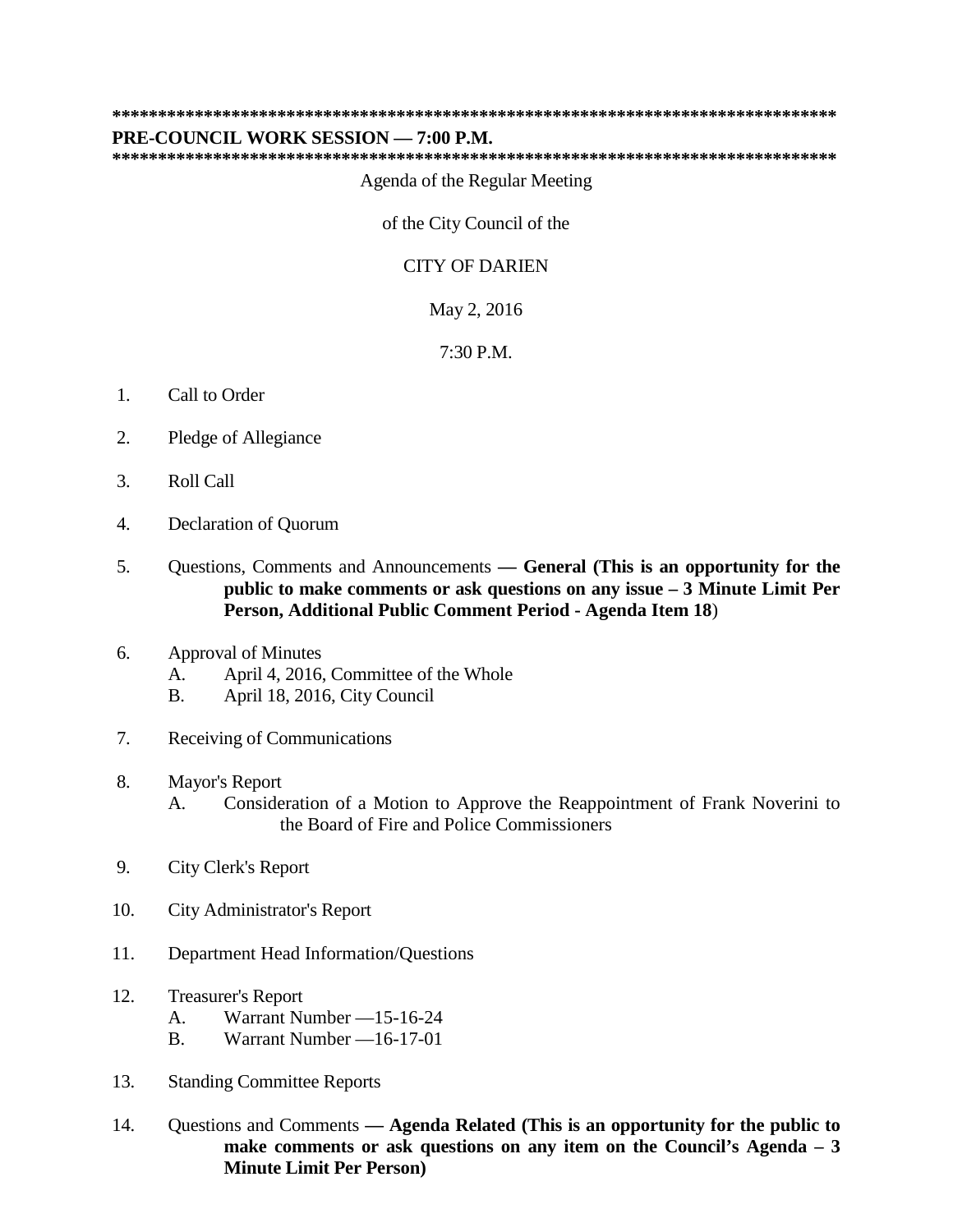- 15. Old Business
- 16. Consent Agenda
	- A. Consideration of a Motion to Approve a Resolution Authorizing the Mayor and City Clerk to Accept the Proposal for the Purchase of a Hotsy Hot Pressure Washer Unit from Great Lakes Hotsy in an Amount not to Exceed \$7,900.00
	- B. Consideration of a Motion to Approve a Resolution Authorizing the Mayor and City Clerk to Accept a Proposal from Tri-Angle Fabrication and Body for the Purchase of Two (2) Henke 43R11JP, SSTE-11 Foot Reversible Plows in an Amount not to Exceed \$18,564
	- C. Consideration of a Motion to Approve a Resolution Authorizing the Mayor and City Clerk to Accept a Proposal from Vermeer Midwest for the Purchase of One (1) New Vermeer BC1800XL Brush Chipper in an Amount not to Exceed \$70,965.00
	- D. Consideration of a Motion to Approve a Resolution Authorizing the Mayor and City Clerk to Accept a Proposal from Patten Cat for the Purchase of One (1) New 2016 Caterpillar Loader Model No 926M Small Wheel Loader in Amount not to Exceed \$147,500
	- E. Consideration of a Motion to Approve a Resolution Authorizing the Mayor and City Clerk to Accept a Proposal from Decker Supply Company, Inc. for the Purchase of Telespar Sign Posts, Anchors, and Rain Caps in an Amount not to Exceed \$5,963.36
	- F. Consideration of a Motion to Approve a Resolution Authorizing the Mayor and City Clerk to Accept a Proposal from Patten Cat for the Purchase of One (1) New 2016 Hydraulic Hammer-WT Hamr Work Tool Attachment in an Amount not to Exceed \$23,615.00
	- G. Consideration of a Motion to Approve a Resolution Authorizing the Mayor and City Clerk to Execute a Contract with Denler Inc. in Amount not to Exceed \$183,750 for the 2016 Crack Fill Program
	- H. Consideration of a Motion to Approve a Resolution Authorizing the Mayor and City Clerk to Accept the Proposal for the Purchase of One New Factory Cat 24-inch Scrubber/Sweeper from Factory Cleaning Equipment in an Amount not to Exceed \$6,600.00
	- I. Consideration of a Motion to Approve a Resolution Authorizing the Mayor and City Clerk to Accept a Proposal for the Purchase of One New Envirosight Quickview Air HD Pipeline Camera X8500 from Standard Equipment in an Amount not to Exceed \$15,000
	- J. Consideration of a Motion to Approve a Resolution Authorizing the Mayor and City Clerk to Accept a Proposal for the Purchase of One New RD8100 PXL Series Precision Location System Package – Water Main Locator from Associated Technical Services in an Amount not to Exceed \$7,868
	- K. Consideration of a Motion to Approve a Resolution Authorizing the Mayor and City Clerk to Accept a Proposal from JX Enterprises, Inc. for the Purchase of One New 2017 Peterbilt Model 348 with Dump Body and Snow Plow/De-Icing Equipment Package in an Amount not to Exceed \$174,910
	- L. Consideration of a Motion to Approve a Resolution Authorizing the Mayor and City Clerk to Accept a Proposal for the Purchase of One New 2016 Ford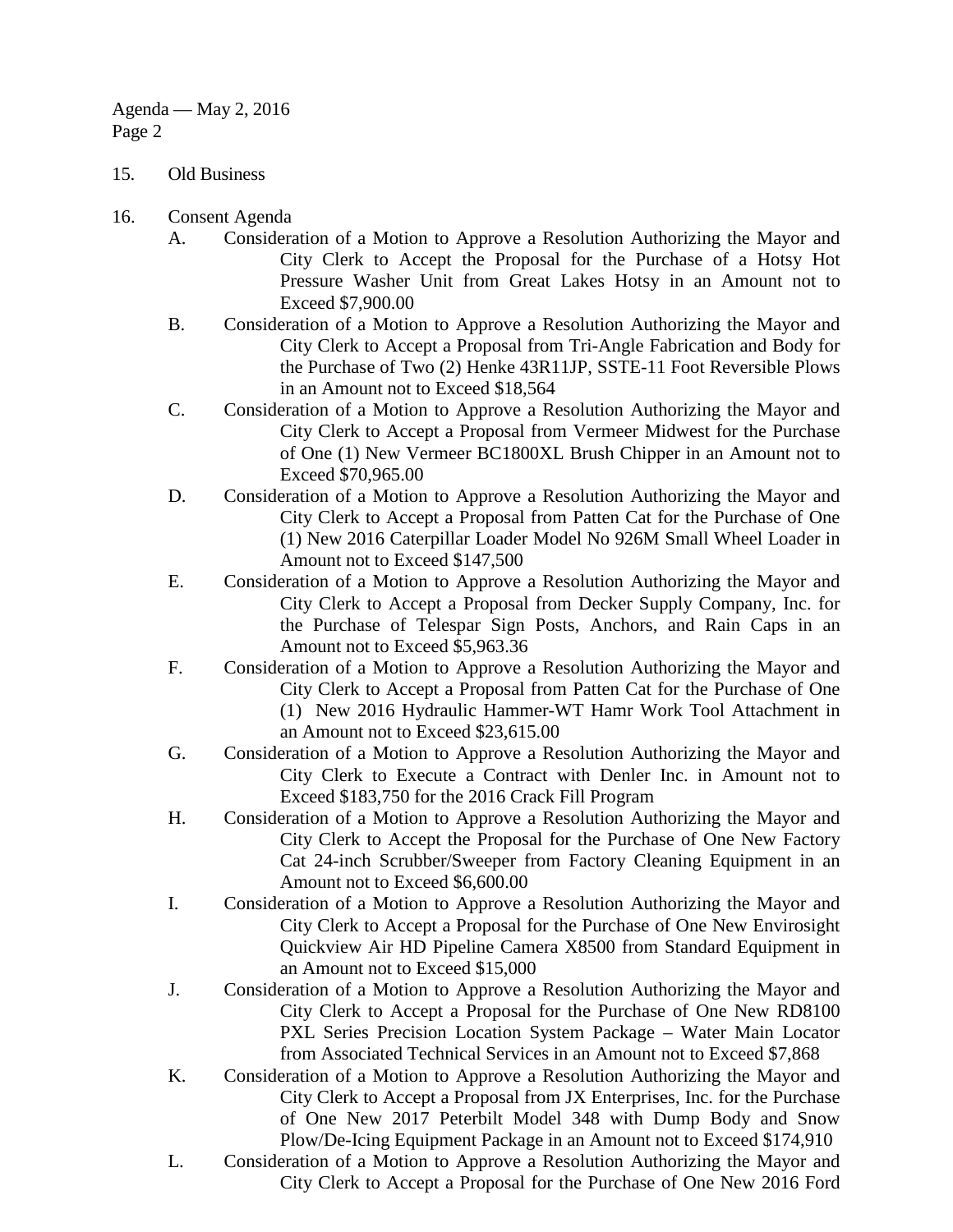## Agenda — May 2, 2016

Page 3

Expedition Carryall Unit from Roesch Ford in an Amount not to Exceed \$35,474

- M. Consideration of a Motion to Approve a Resolution Authorizing the Mayor and City Clerk to Accept a Proposal from Martin Implements for the Purchase of One New Holland Workmaster 37 Tractor in an Amount not to Exceed \$17,676
- N. Consideration of a Motion to Approve a Resolution Authorizing the Mayor and City Clerk to Accept a Proposal from Land Pride 16 Series Grooming Mower Attachment in an Amount not to Exceed \$2,473.50
- O. Consideration of a Motion to Approve a Resolution for Maintenance of Streets and Highways by Municipality Under the Illinois Highway Code
- P. Consideration of a Motion to Approve a Resolution Authorizing the Mayor and City Clerk to Accept a Proposal from Accurate Tank for the Decommissioning of the Stage 2 Vapor Recovery System, Cleaning and Televising of the Fuel Tanks at the Public Works Facility, 1041 S Frontage Road in an Amount not to Exceed \$11,040
- Q. Consideration of a Motion to Approve a Resolution Authorizing the Mayor and City Clerk to Accept a Proposal from HD Supply for the Purchase of 620 5/8 x ¾ Inch Water Meters and Remote Readers in an Amount not to Exceed \$77,500
- R. Consideration of a Motion to Approve a Resolution Authorizing the Mayor and City Clerk to Accept a Proposal from HBK Water Meters for the Service of Flow Bench Testing the Replaced Meters in an Amount not to Exceed \$12,400
- S. Consideration of a Motion to Approve a Resolution Authorizing the Purchase, Installation, and Wiring of 5 Street Lights for the Portsmouth Drive Street Light Improvement Project with Rags Electric in an Amount not to Exceed \$29,440
- T. Consideration of a Motion Authorizing the Removal, Disposal, and Landscape Restoration Materials and Services for the Portsmouth Drive Street Light Project in an Amount not to Exceed \$6,194.00
- 17. New Business
	- A. Consideration of a Motion to Approve the Reappointment of Department Heads: Bryon Vana, City Administrator; Greg Thomas, Police Chief; and Daniel Gombac, Director of Municipal Services
	- B. Consideration of a Motion to Approve a Resolution Authorizing a Private Property-Development Storm Water Management Assistance Project for 914 Ironwood Avenue in an Amount not to Exceed \$14,260 and Accepting a Proposal from Grade A in an Amount not to Exceed \$7,740 for a Total Project Cost of \$22,000
	- C. Consideration of a Motion to Approve a Resolution Authorizing a Private Property-Development Storm Water Management Assistance Project for 7814 and 7818 Stratford Place in an Amount not to Exceed \$8,700